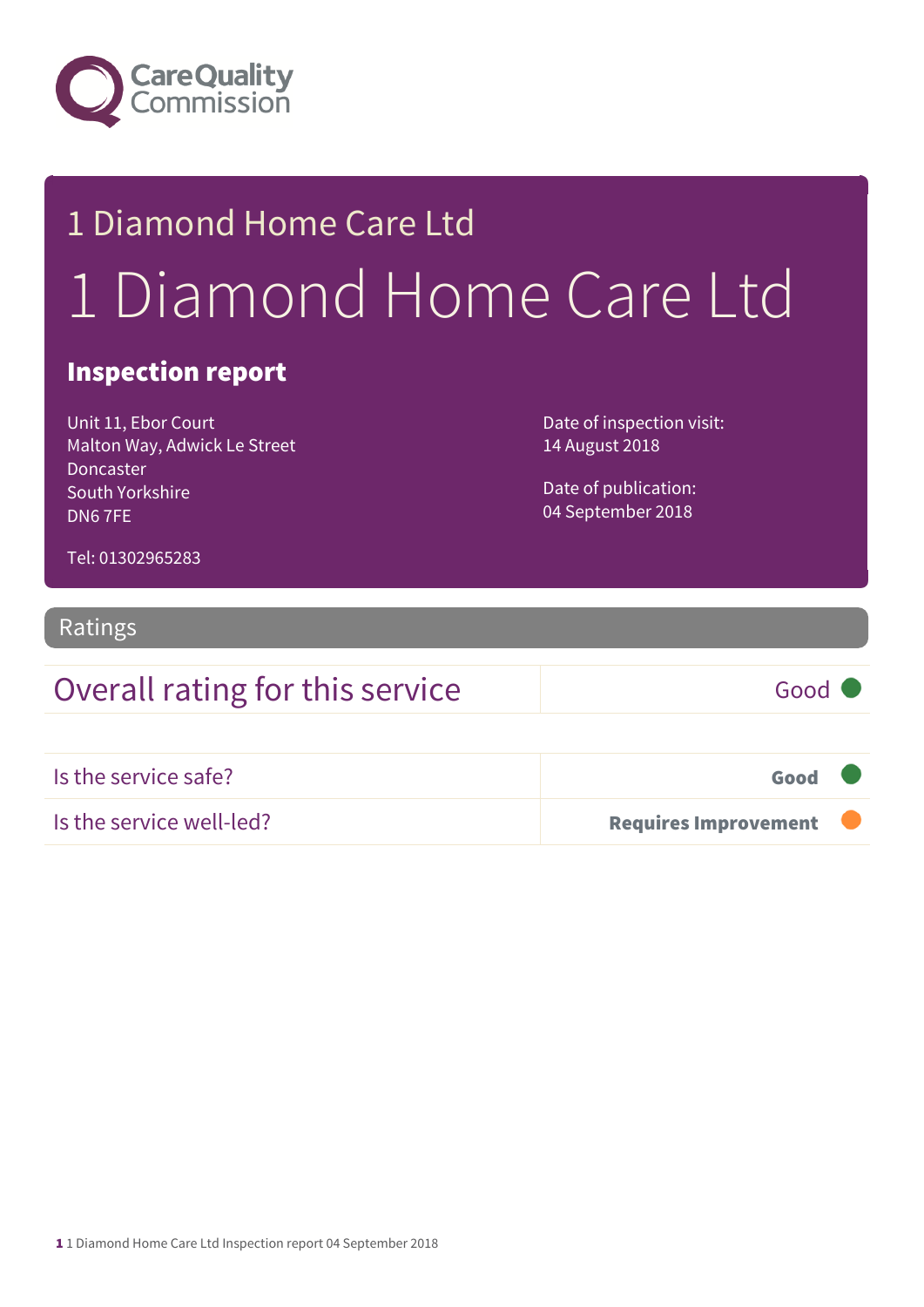#### Overall summary

We undertook an unannounced focused inspection of 1 Diamond Home Care Ltd on 14 August 2018. This meant people using the service, the staff and the registered provider didn't know we were visiting. 1 Diamond Home Care Ltd is a domiciliary care service that provides personal care to people living in their own houses in the community. It provides a service to older adults in the Doncaster area. At the time of our inspection the service was supporting two adults with their personal care needs.

We carried out the inspection because we had received information that said staff providing personal care to people had not had the required pre-employment checks completed. These included Disclosure and Barring Services (DBS) checks and references. We were also told staff had not received the relevant training to carry out their role.

Our last inspection of 1 Diamond Home Care Ltd was on the 25 June 2018. This inspection was the first inspection since they re-registered with the Care Quality Commission (CQC) in May 2017. Prior to this they were registered at another location. At the previous location when we inspected the service we rated it inadequate and took enforcement action. This resulted in time limited conditions being applied to the registration to restrict admissions. The registered provider was also required to seek our approval prior to offering people a care package.

Up until May 2018 the service remained dormant, which meant they were not providing any care or support to people. During dormancy the registered provider recruited an external consultant to put in place a range of new policies and procedures and introduce management systems. The previous registered manager was also employed as the quality assurance officer whose role was to identify and make the necessary improvements so that people would receive good quality care that met their needs. This was to ensure the service would be operationally ready to commence providing an improved service.

At this inspection we inspected the service against two of the five questions we ask about services: is the service safe and is the service well led. As we had recently inspected the service we only looked at the elements of these questions relating to the concerns raised.

At our inspection on 25 June 2018 we rated the service overall 'good' with the 'well led' domain rated as 'requires improvement.' This was because the service had only been operating for a short time it was not possible to fully assess if the systems in place to learn, improve and ensure sustainability were fully effective. Information seen on the day of the inspection showed there were governance and accountability arrangements in place and staff were keen to learn and improve. However, as the service grows these systems needed to be well embedded into the running of the service so that they captured and managed organisational issues and risks. The registered provider told us they planned to increase the business slowly and safely so the systems in place could be monitored and where necessary reviewed in a timely manner.

At this inspection the rating for the service continues to be rated 'Good' and we found no evidence to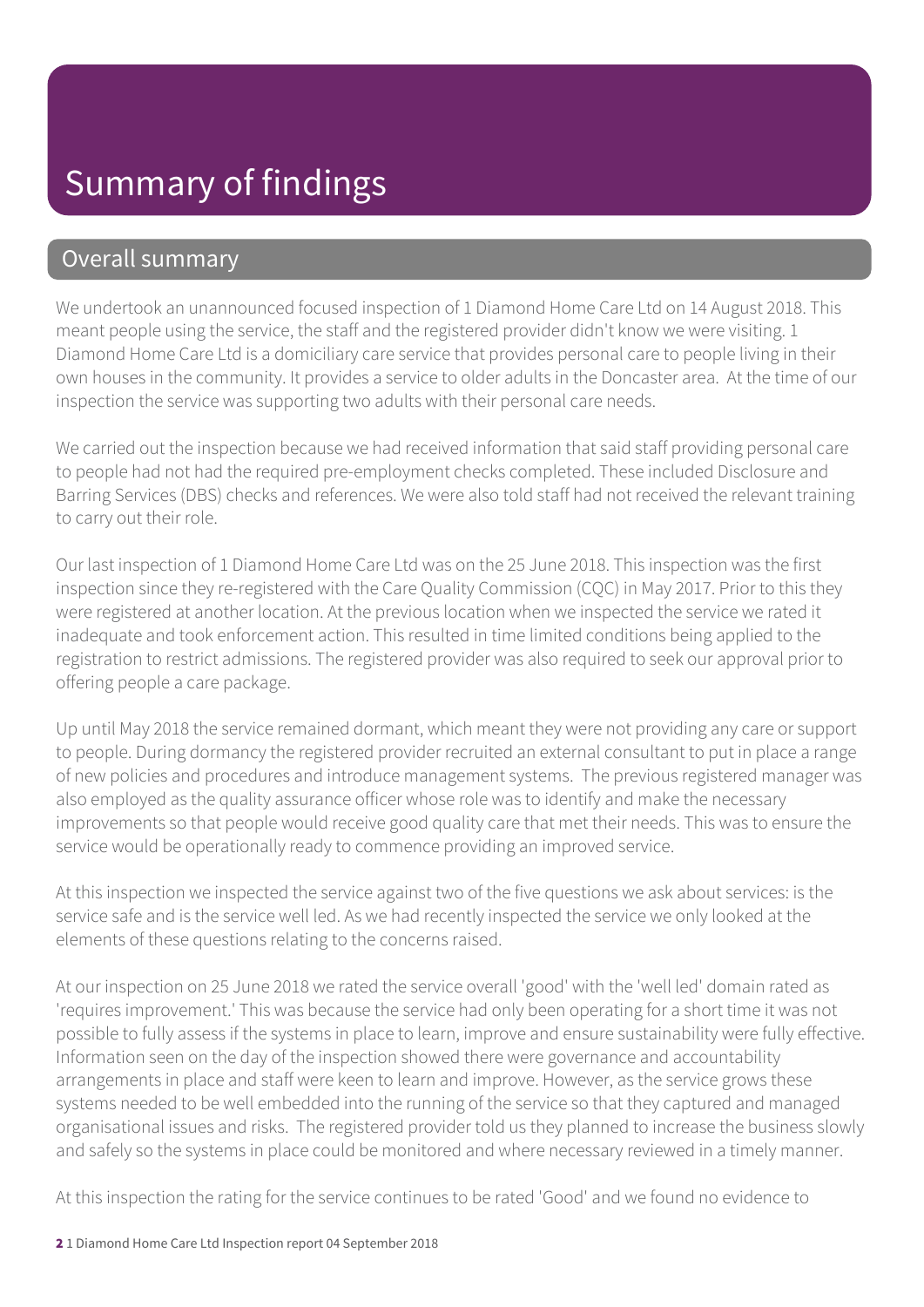collaborate the concerns raised with us. The registered provider had a policy and procedure for the safe recruitment of staff. We looked at six staff files and found checks had been carried out, prior to people being offered posts. Staff had completed a programme of training and were trained to care and support people who used the service safely.

We saw evidence that the registered provider had improved auditing and monitoring systems. For example, a computer system was in place to record and update many aspects of the service for example, staff training, staff rotas and quality assurance checks.

The service did not have a registered manager. A registered manager is a person who has registered with the Care Quality Commission to manage the service. Like registered providers, they are 'registered persons.' Registered persons have legal responsibility for meeting the requirements in the Health and Social Care Act 2008 and associated Regulations about how the service is run. The registered provider told us following our last inspection they had interviewed and recruited a manager. However, due to unforeseen circumstances the applicant had been unable to commence work. The registered provider had arranged to interview another applicant on 17 August 2018

You can read the report from our last inspection, by selecting the 'all reports' link for '1 Diamond Home Care Ltd' on our website at www.cqc.org.uk.

Further information is in the detailed findings below.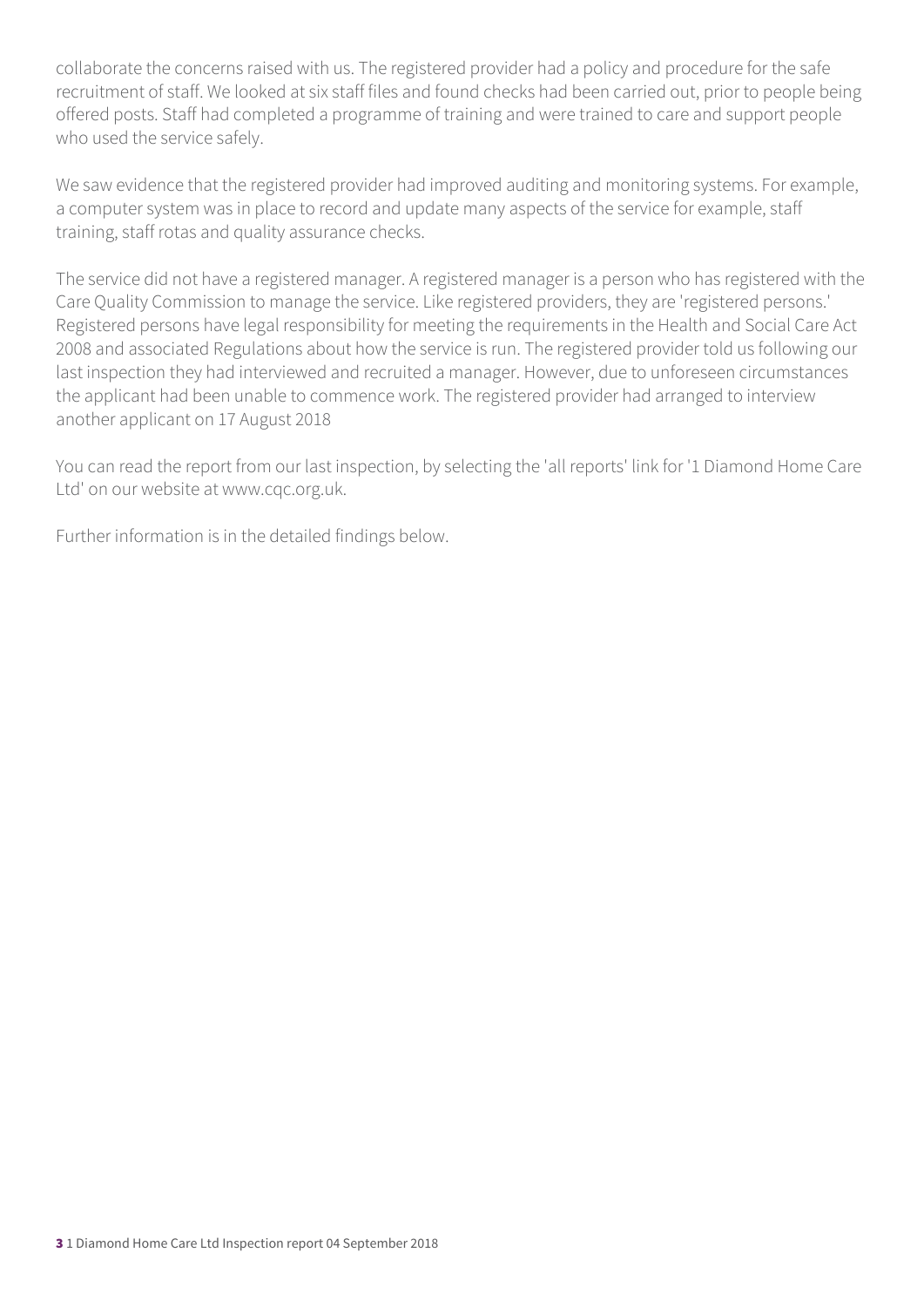### The five questions we ask about services and what we found

We always ask the following five questions of services.

| <b>Requires Improvement</b> |
|-----------------------------|
|                             |
|                             |
|                             |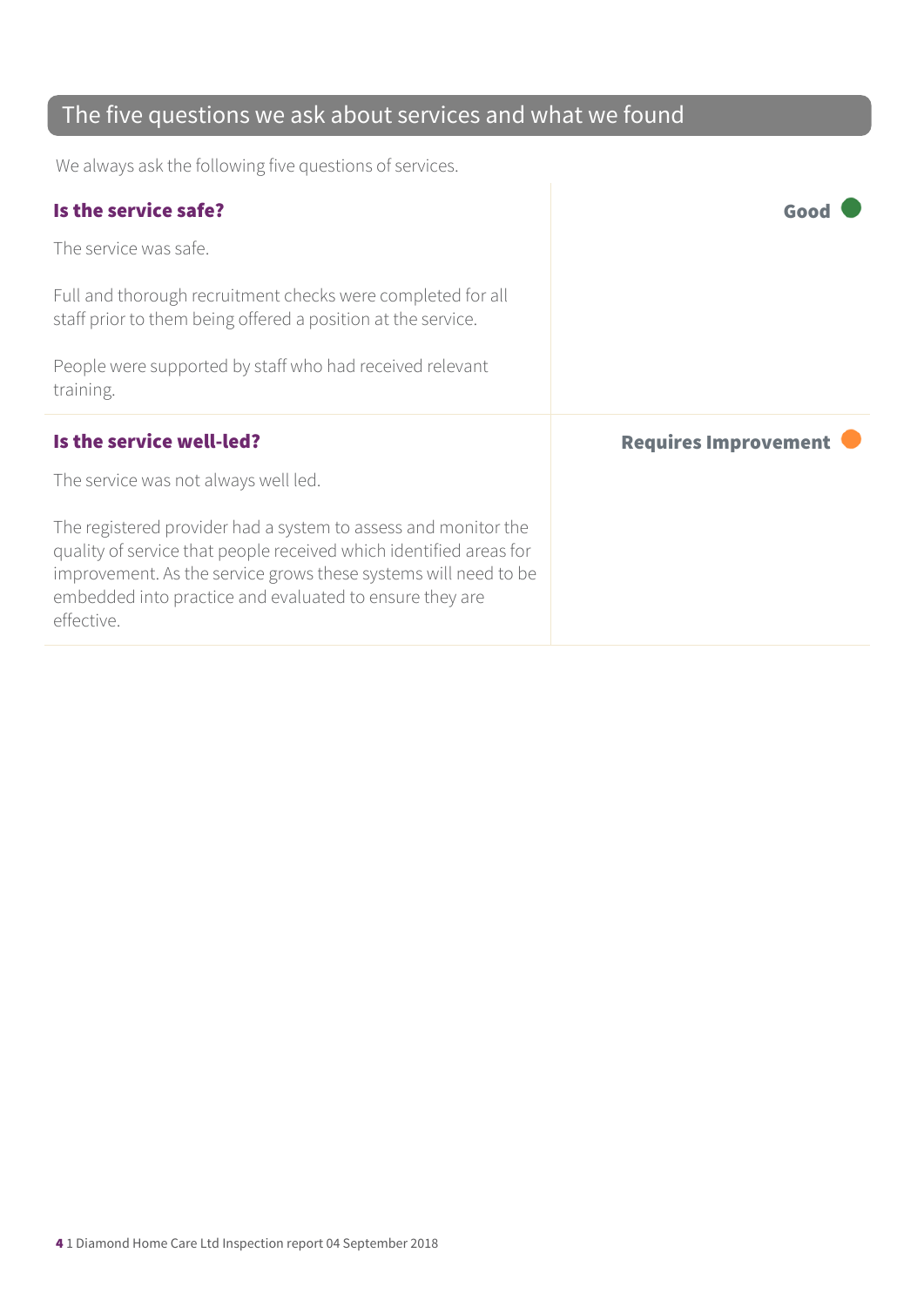

# 1 Diamond Home Care Ltd Detailed findings

## Background to this inspection

We carried out this inspection under Section 60 of the Health and Social Care Act 2008 as part of our regulatory functions. This inspection was planned to check whether the provider is meeting the legal requirements and regulations associated with the Health and Social Care Act 2008, to look at the overall quality of the service, and to provide a rating for the service under the Care Act 2014.

This was a focused inspection. The inspection took place on 14 August 2018. One adult social care inspector carried out this inspection.

We visited the office location and met with the registered provider. We asked the registered provider to seek the two services user's permission to go to their homes to collect their care records so these could be checked at the office. We collected one care record and a care coordinator collected the other.

We also looked at the training and recruitment records for the registered provider, the five care workers who provided personal care and one newly recruited care worker who was carrying out their induction. We also spoke with the registered providers training officer and looked at a sample of audits completed by the quality assurance officer.

We looked at the information received about the service from notifications sent to the Care Quality Commission and spoke with the local authority commissioners, contracts officers and safeguarding.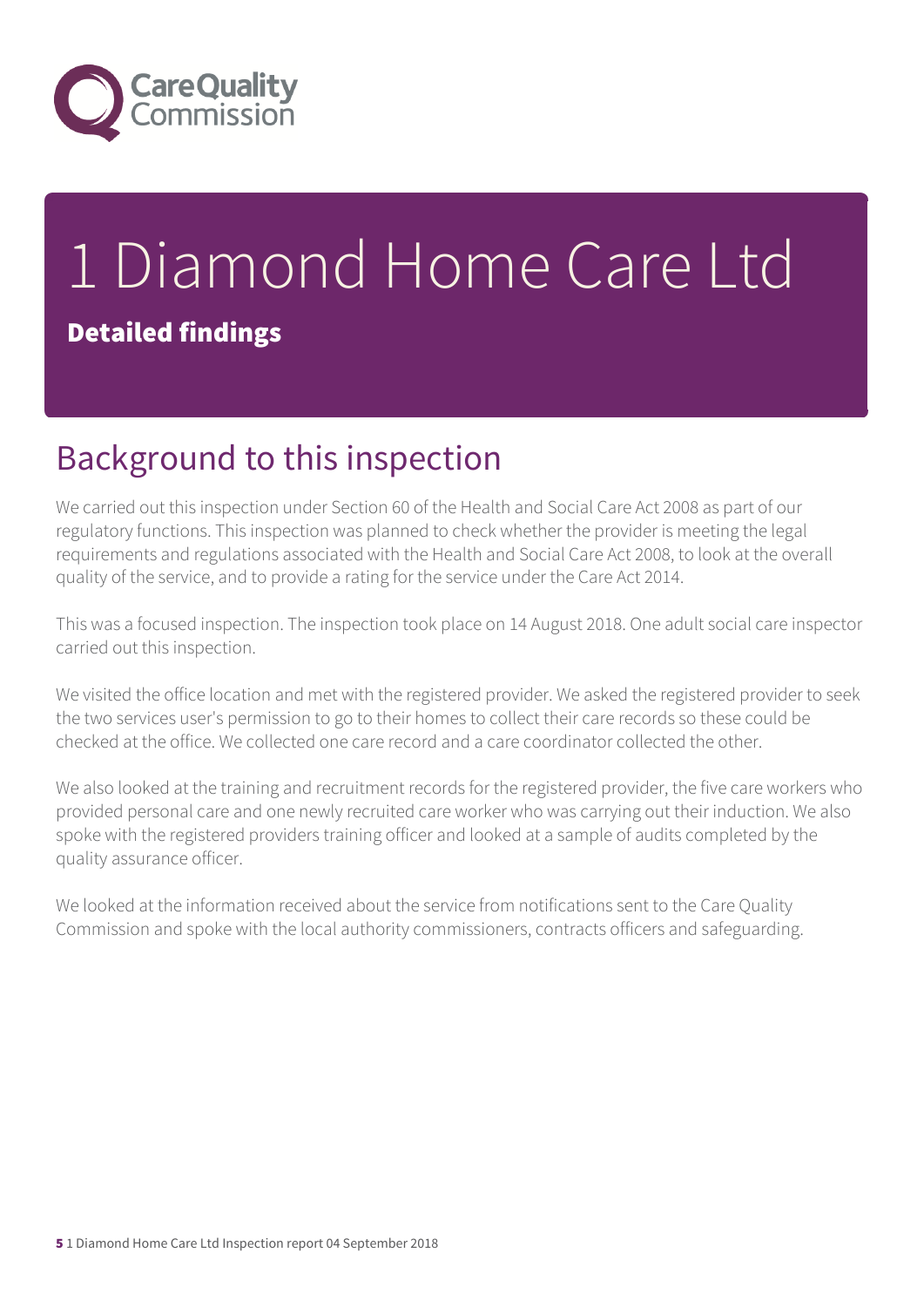## Is the service safe?

## Our findings

Recruitment processes ensured all the necessary checks had been completed including a full employment history, confirmation of staff character and skills and a Disclosure and Barring Service (DBS) check. DBS checks identify if prospective staff had a criminal record or were barred from working with people who use care and support services.

We looked at the daily care records for the two people receiving personal care. We found in total, the registered provider and five care workers had signed to confirm the support given at each visit. This confirmed to us the staff who were providing personal care to people.

We checked the recruitment records for all five care workers. We also saw the registered provider's current DBS check. All had completed checks to help ensure only suitable people were employed to work at the service. Staff files included information that showed checks had been completed such as a full employment history, written references and a DBS check.

All references had been checked and verified to make sure they were legitimate. The registered provider had a system in place whereby if a DBS check was returned with convictions, a risk assessment was completed. This was to identify if there was any current risk to service user's and what if any measures needed to be put in place to manage the risk and keep people safe from harm.

Staff had been given the necessary training to ensure they had the right skills and knowledge to adequately support people in line with their assessed needs. The registered provider had an in-house trainer who provided training for all staff. Staff completed face to face training in subjects such as fire safety, infection control, privacy and dignity, safer patient handling and equality and diversity. We saw certificates in staff files which confirmed when they had completed this training. We checked these against a staff signing in record which they signed when they attended a training course. These records matched. We spoke over the telephone to the training provider and they confirmed they had provided training to staff on the dates shown on staff attendance records and training certificates.

Staff were also signed up to the on-line 'social care TV' website which included training in food hygiene, health and safety and safeguarding adults. Other training was completed with Doncaster Metropolitan Borough Council (DMBC), for example, medicines management. Monitoring and verification of this training was available through the DMBC on-line system and on the registered providers on-line 'staff finder.'

The registered provider had provided a small number of care calls so we checked the training they had completed. We found they had covered all the mandatory subjects required to be able to carry out personal care safely.